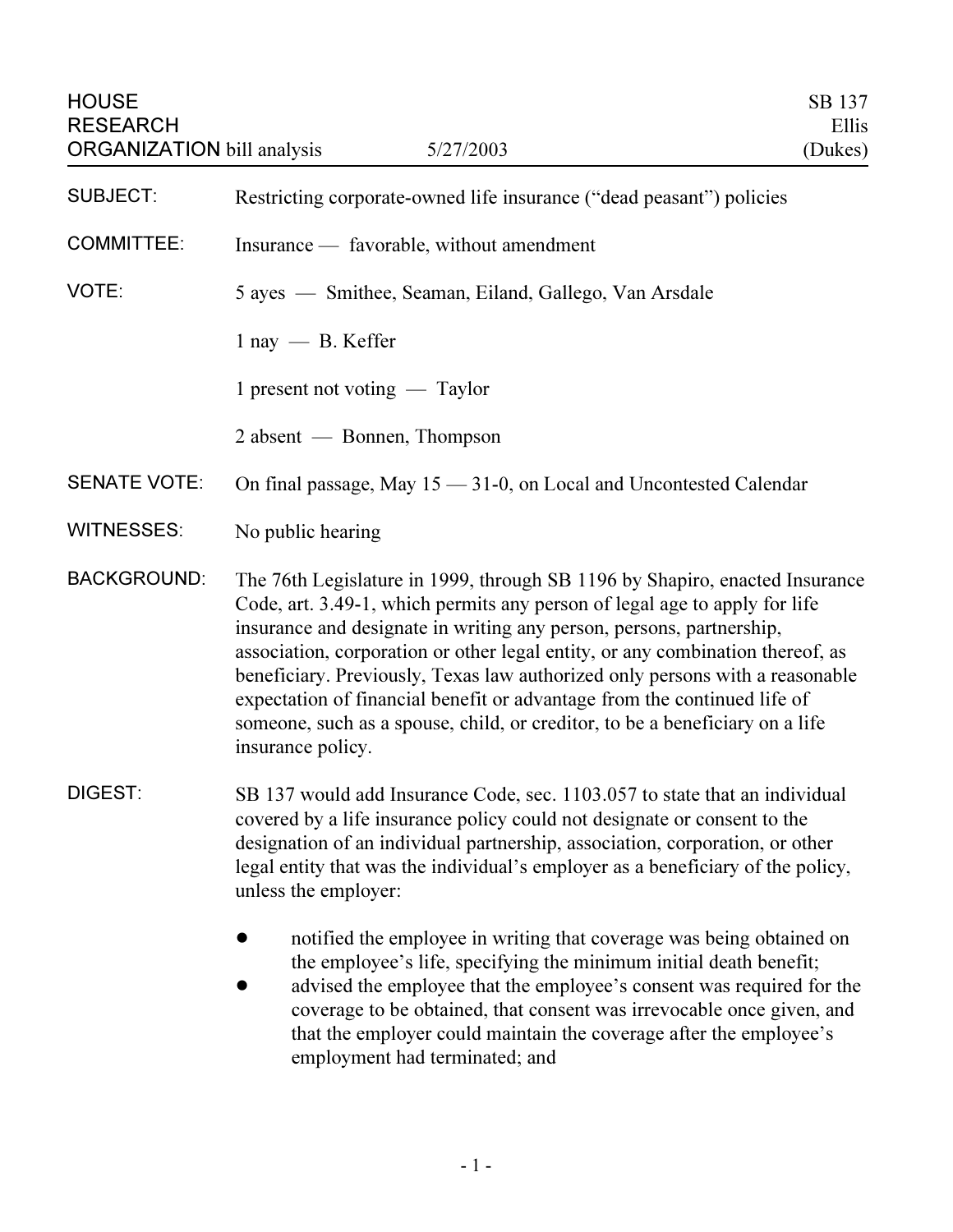## **SB 137** House Research Organization page 2  $r^{2}$

! obtained the employee's written consent to the coverage, including the minimum initial death benefit.

In addition, at least one of the following would have to apply:

- the employer was related by blood or marriage to the insured individual;
- ! the designation would be permitted under statutory provisions naming a corporation, joint stock association, trust estate, or a partnership or partner as beneficiary;
- the insured was a current or a former employee who met, or had met at retirement, executive, administrative, professional, or outside salesman criteria established in the Code of Federal Regulations; or
- at the time the employer was designated as a beneficiary, the insured was an employee or former employee who participated or was eligible to participate in an employee welfare benefit or pension plan under which benefits were payable to the employee or former employee, or a designated beneficiary, and the total amount of insurance coverage designating the employer as beneficiary was reasonably related to the costs of employee or retiree benefits already incurred in connection with the employee benefit plans, plus the protected future cost of the benefits as established by the employer.

An employer could not make an employee's written consent to life insurance coverage a condition of employment or retaliate against an employee for refusing to provide consent. Further, an insurer could not issue a policy or certificate to an employer insuring the life of an employee unless the insurer received the employee's written consent.

Benefits of a life insurance policy for which consent was coerced or not obtained would not be payable to the employer and would be payable instead to the estate of the deceased insured. A person or the estate of a person who had sustained damages as a result of the action of a current or former employer could pursue a civil action against the employer in district court.

The bill would provide that, in addition to satisfying policy form requirements in the Insurance Code, an insurer would certify to the commissioner that the policy complied with the written consent provisions of the bill. The insurer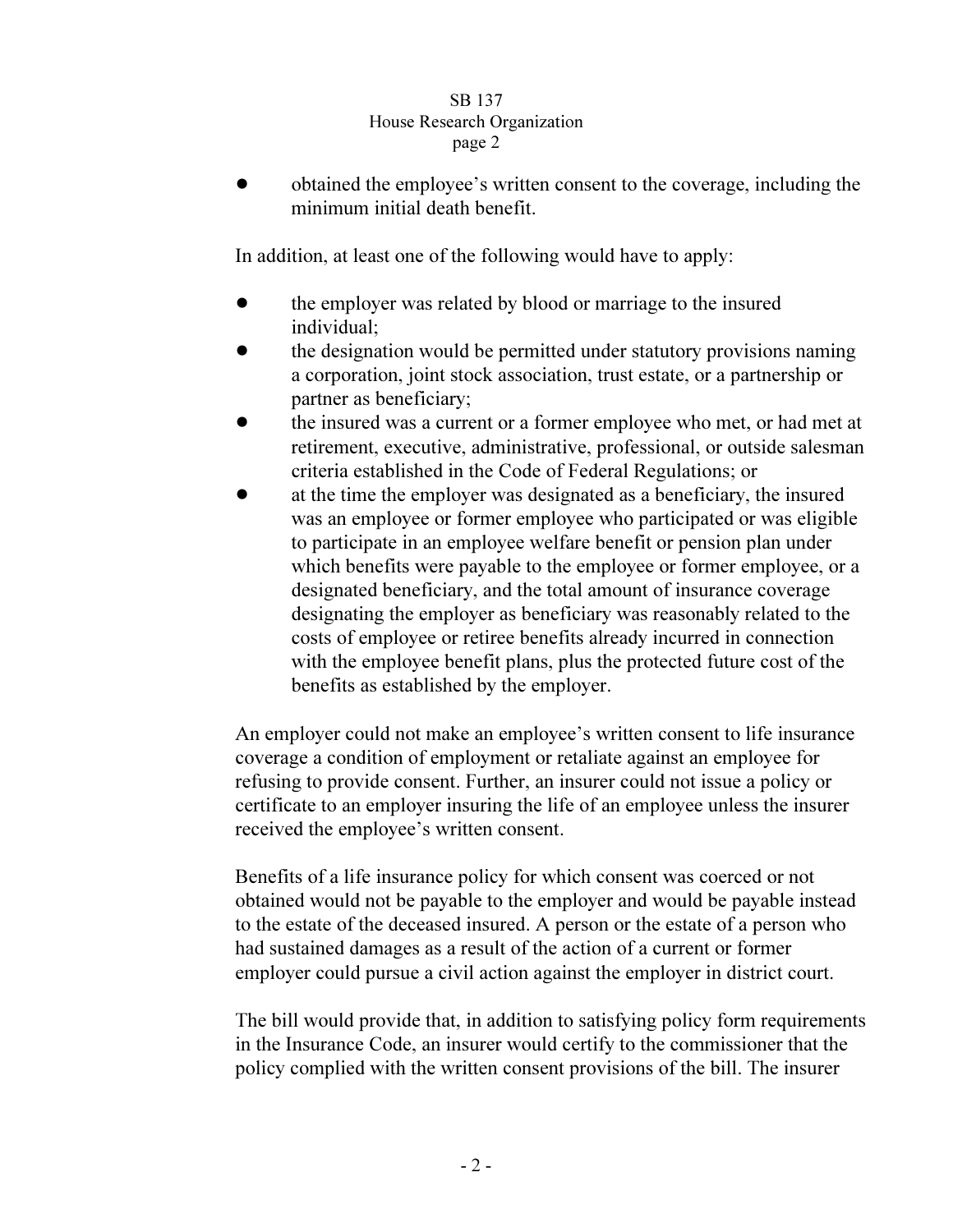## **SB 137** House Research Organization page 3  $\mathbf{r}$   $\mathbf{r}$   $\mathbf{s}$   $\mathbf{r}$   $\mathbf{s}$

also would submit a sworn affidavit executed by the employer and, in the case of a corporate employer, an officer of the corporation, certifying that the group insurance plan complied with the requirements of this bill for employers.

The bill would amend Insurance Code, sec. 1103.003 to include the life of a director among the entities that a corporation, a joint stock association, or a trust estate that was engaging in business for profit could insure and be designated as a beneficiary.

SB 137 would repeal sec. 1103.56, as effective June 1, 2003, that would allow for purchase of or application for an individual or group life insurance policy by a third party.

This bill would take effect September 1, 2003, and would apply only to an insurance policy delivered or issued for delivery on or after that date.

**SUPPORTERS** SAY: SB 137 would help protect employees from the exploitive practice of some corporations while retaining a means for corporations or partnerships legitimately to insure key personnel and safeguard their business interests.

> Corporate-owned life insurance (COLI) policies are taken out by employers on the lives of employees. Such policies often insure the lives of key officers of a company — owners, executives, partners, shareholders — whose deaths significantly would affect operations. Some companies, however, also take out COLI policies on rank-and-file workers, termed by the industry as "dead peasant" policies. In the past, there have been abuses of these policies, largely because the premiums were tax-deductible and the cash value of the policies could be used as collateral for the company's borrowing power. Changes in corporate laws and accounting standards have eliminated some of these standards, yet abuses still remain.

> Until 1999, COLI policies were not permitted in Texas. However, once the Insurance Code was amended to allow anyone with an "insurable interest" to be a beneficiary, employers legally could qualify with the insured individual's consent. In the wake of the Enron scandal, the media revealed that Enron, like other corporations, used dead peasant policies to fund deferred compensation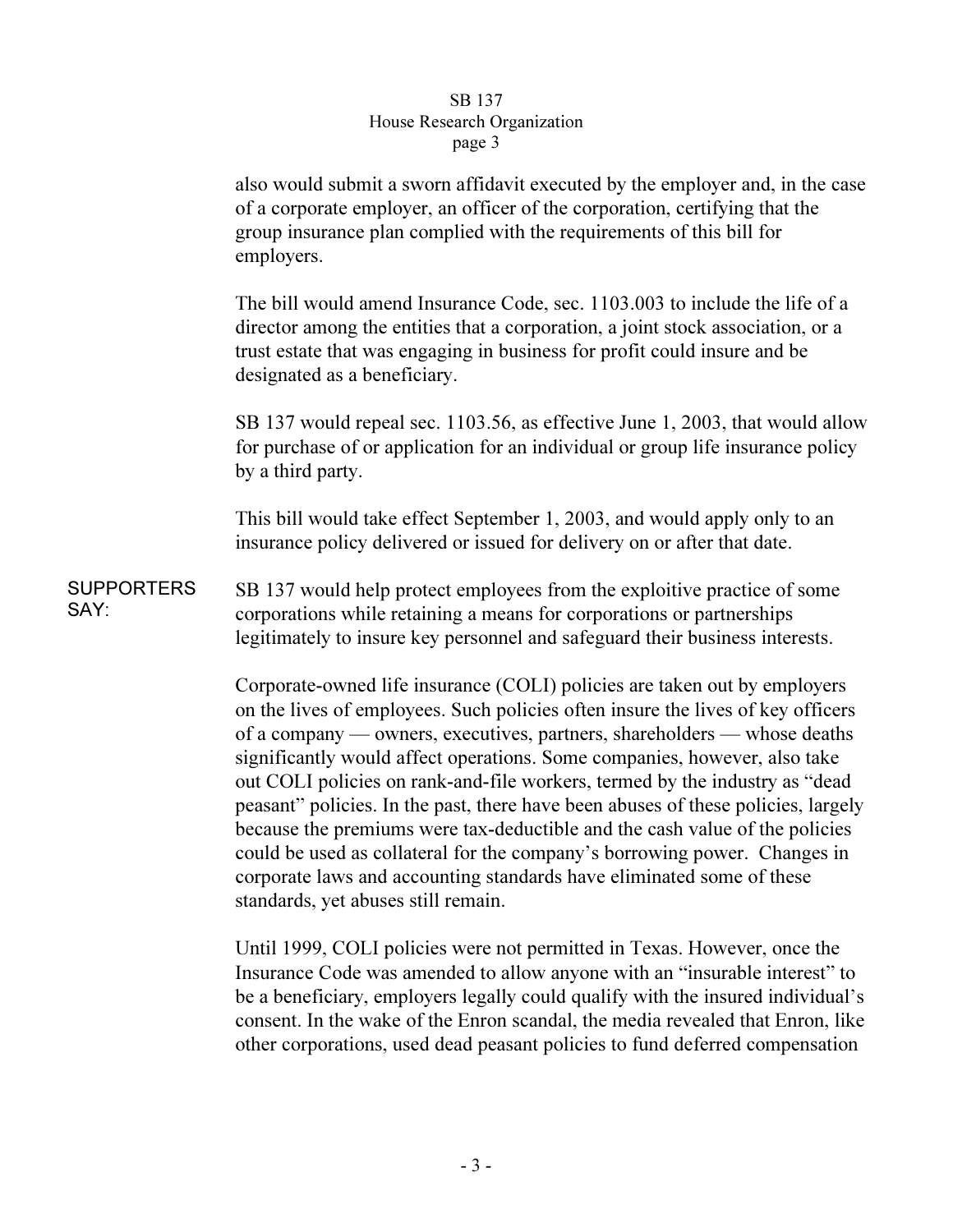## $\overline{\phantom{a}}$  arch  $\overline{\phantom{a}}$  $\frac{1}{\sqrt{1-\frac{1}{n}}\log n}$  $\mathbf{r}^{\mu}$ ge  $\mathbf{r}$

|                                          | and bonus programs for company executives. The workers whose lives were<br>insured and their dependents never saw the benefits of these policies.                                                                                                                                                                                                                                                                                                                                                                                                                                                                                                                                                                                                                |
|------------------------------------------|------------------------------------------------------------------------------------------------------------------------------------------------------------------------------------------------------------------------------------------------------------------------------------------------------------------------------------------------------------------------------------------------------------------------------------------------------------------------------------------------------------------------------------------------------------------------------------------------------------------------------------------------------------------------------------------------------------------------------------------------------------------|
|                                          | SB 137 would apply two significant reforms to the sale of COLI policies. It<br>would require employees or retirees whose lives were being insured to<br>consent in writing and to be given adequate notice. In addition, the total<br>amount of COLI coverage purchased would have to be "reasonably related" to<br>the unfunded liabilities in the corporation's employee benefits and pensions<br>plans.                                                                                                                                                                                                                                                                                                                                                       |
|                                          | The bill properly would prevent an employer from coercing an employee into<br>providing consent. Benefits of a policy for which consent was coerced or not<br>obtained would be payable to the estate of the deceased employee or former<br>employee instead of the employer, and employees could seek civil damages<br>against employers who violated the terms proposed in this bill.                                                                                                                                                                                                                                                                                                                                                                          |
| <b>OPPONENTS</b><br>SAY:                 | This bill would go too far in restricting a legitimate business practice. COLI<br>policies can play an important financial role in funding employee benefit<br>plans.                                                                                                                                                                                                                                                                                                                                                                                                                                                                                                                                                                                            |
| <b>OTHER</b><br><b>OPPONENTS</b><br>SAY: | Corporate-owned life insurance policies should be banned entirely. Rank-and-<br>file employees do not have the same bargaining power or business acumen as<br>those at management level and likely would feel compelled to agree to life<br>insurance coverage as a condition of employment — despite a provision in the<br>bill to the contrary. Short of a complete ban, the provision allowing employers<br>to maintain coverage after an employee's termination should be stricken, as it<br>could encourage hiring abuses in order for employers to amass life insurance<br>policies for which they were the beneficiaries. A revocation clause allowing<br>employees to withdraw also would be appropriate, absent total elimination of<br>these policies. |
| <b>NOTES:</b>                            | A similar bill, HB 152 by Wilson, was reported favorably by the Insurance<br>Committee on May 10.                                                                                                                                                                                                                                                                                                                                                                                                                                                                                                                                                                                                                                                                |
|                                          | HB 3613 by Marchant, which would authorize the state to purchase or apply<br>for an individual or group life insurance policy on the life of a retired public<br>employee, was scheduled for hearing in the Pensions and Investments<br>Committee on May 5, but was withdrawn.                                                                                                                                                                                                                                                                                                                                                                                                                                                                                   |